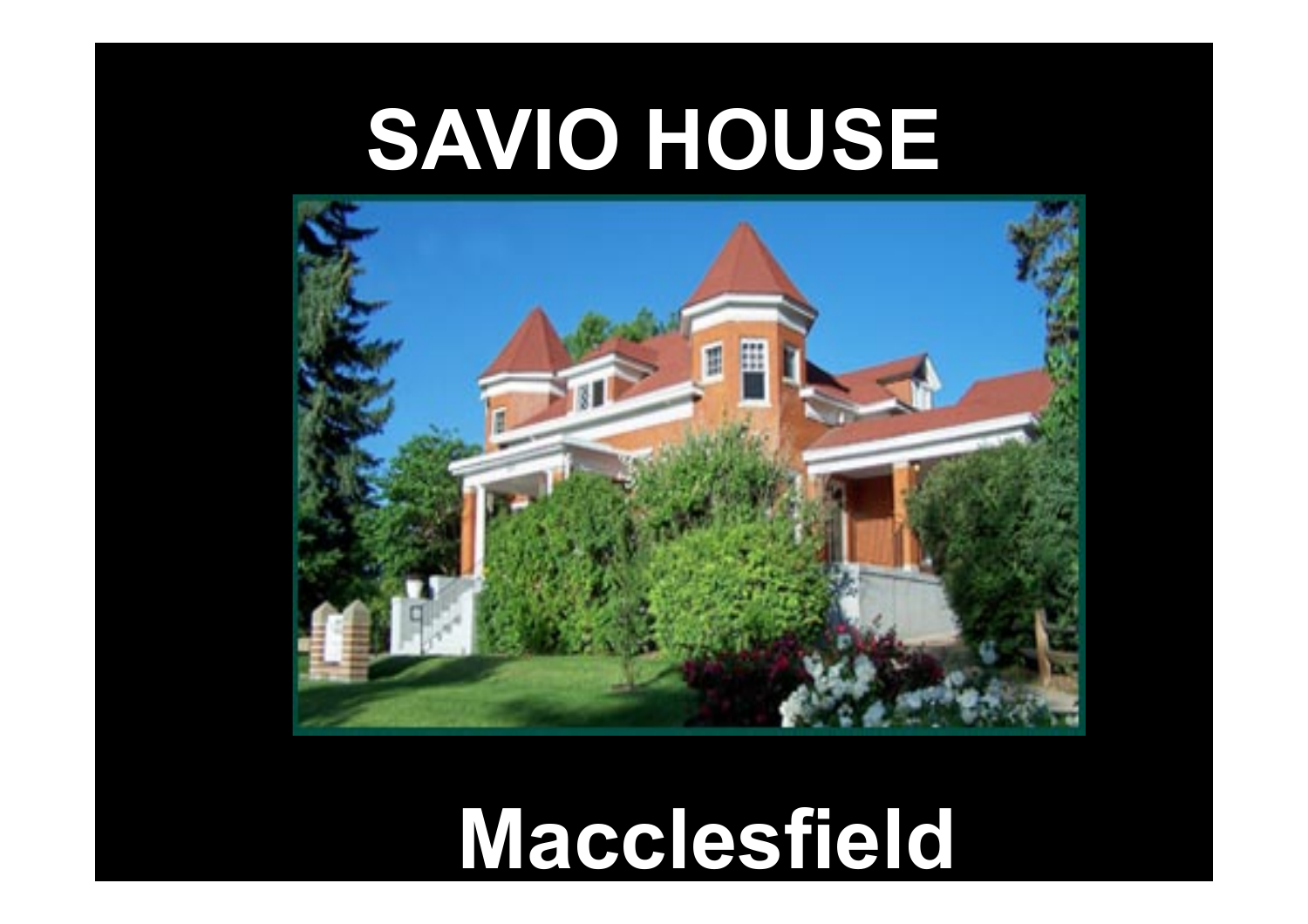#### www.saviohouse.org.uk

- **Savio House Retreat Centre, Ingersley Road, Bollington, Macclesfield, Cheshire SK10 5RW**
- **Tel: 01625 573256 Fax: 01625 560221**
- **Email: saviooffice@salesians.org.uk**
- Trip leader Mrs Rooney
- Mr Goodall, Miss Cano-Whitwell, Mrs Gradwell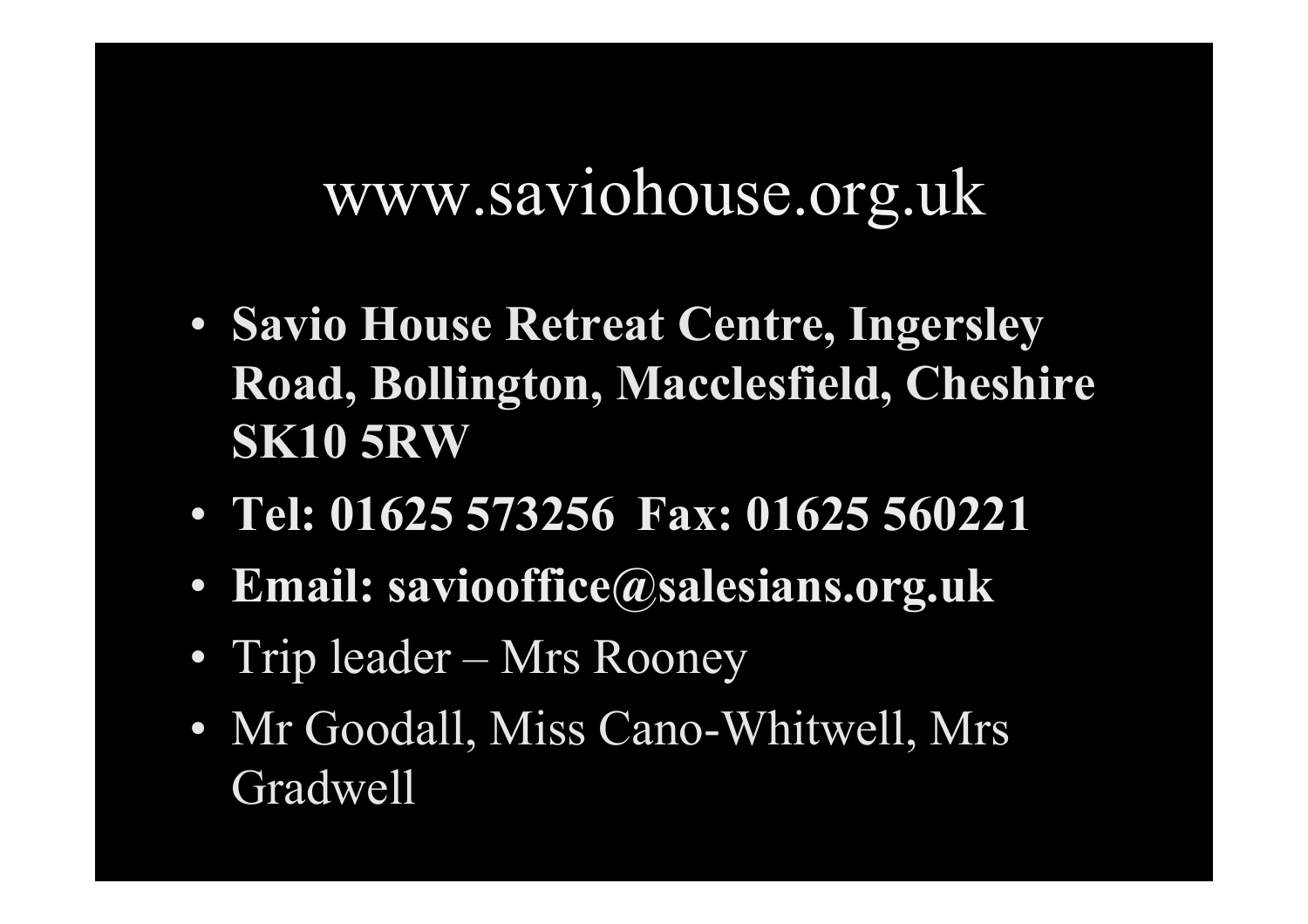#### Savio House

*The Savio House community celebrates God*' *s presence in all people – particularly the young. Enlivened by the spirit and vision of Don Bosco, we invite all to share in our experience of Christian living in the Salesian tradition. Our aim is to journey alongside others towards a deeper awareness of God*' *s love.*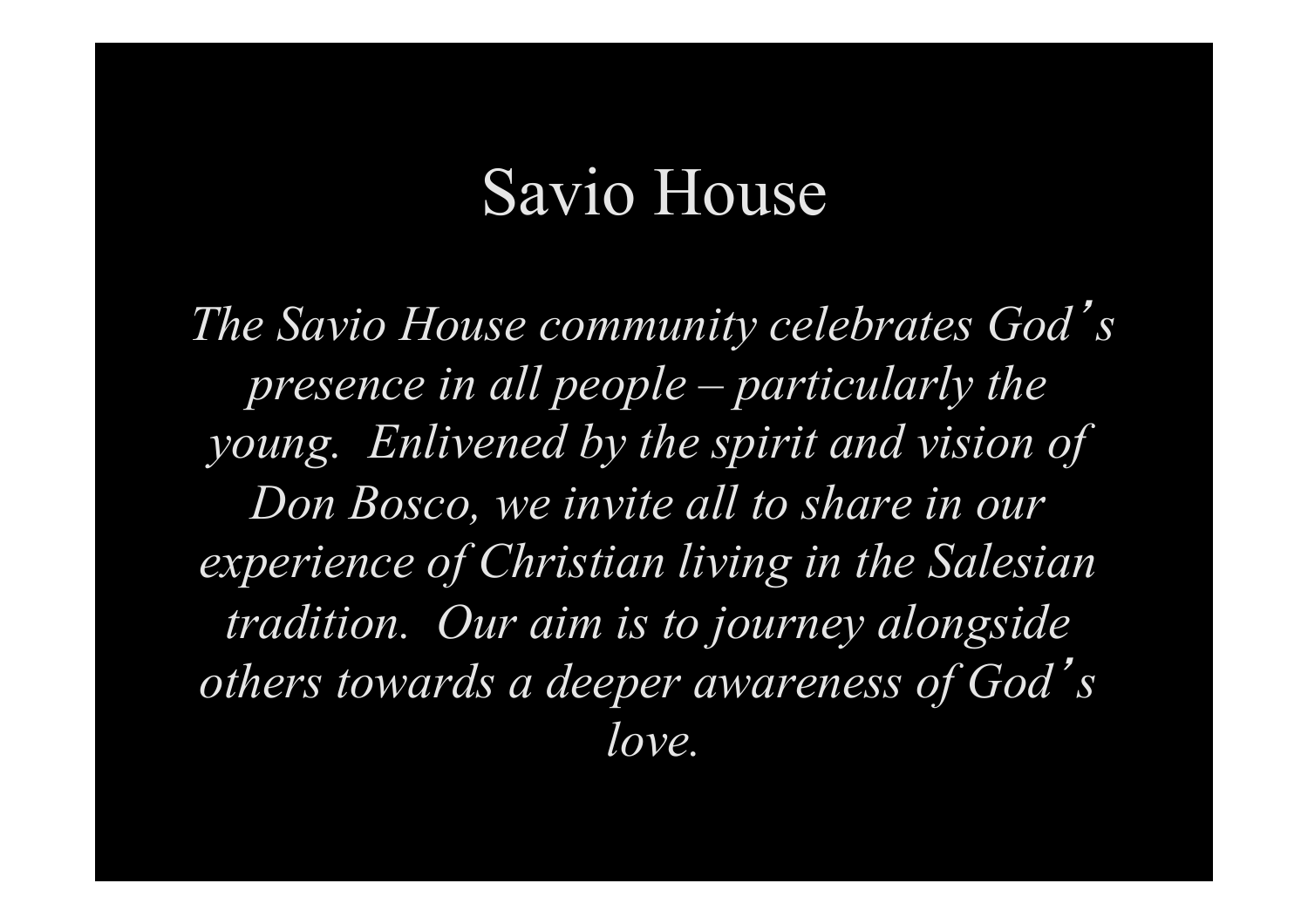### Purpose

Savio House is a Salesian retreat centre for groups of young people and adults who want to enjoy some time of reflection away from the busyness of everyday life.

The retreat experience allows young people to develop the confidence to be themselves, understand their gifts and the meaning of faith in their lives. The gentle, relaxed and fun atmosphere provides the backdrop to renew friendships, strengthen self-esteem and help young people meet life with more resilience, so that they can build a better world.

Set in the stunning Cheshire countryside near Macclesfield and run by the Salesian community and young volunteers, Savio House offers fully-catered residential in the Coach House and Mews. There are also self-catering facilities available for private hire in the Barn.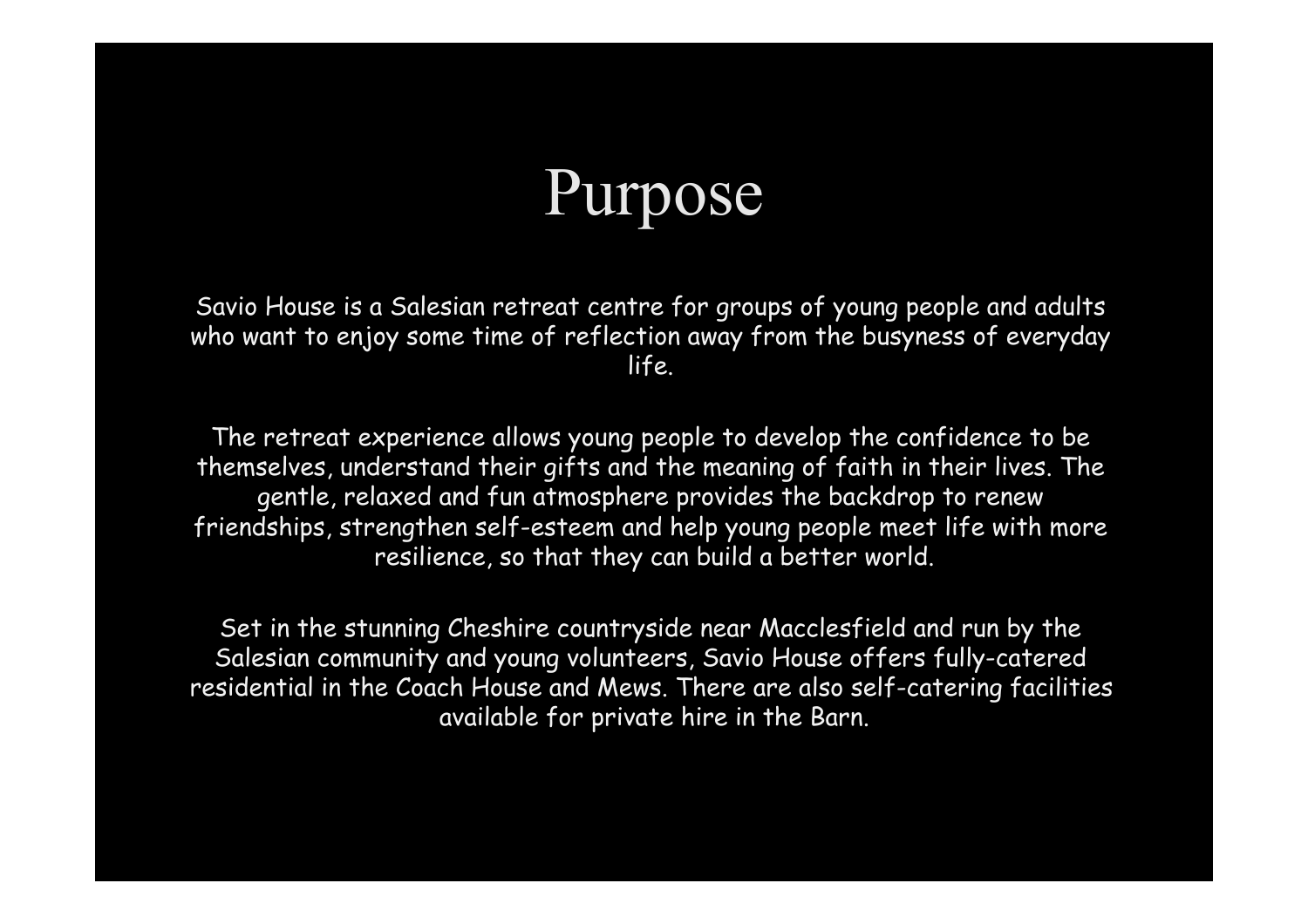### **Free time…**

- • **Chance to mix & relax**
- • **Breaks throughout the day**
- • **Games Room**
- •**Tuck shop**





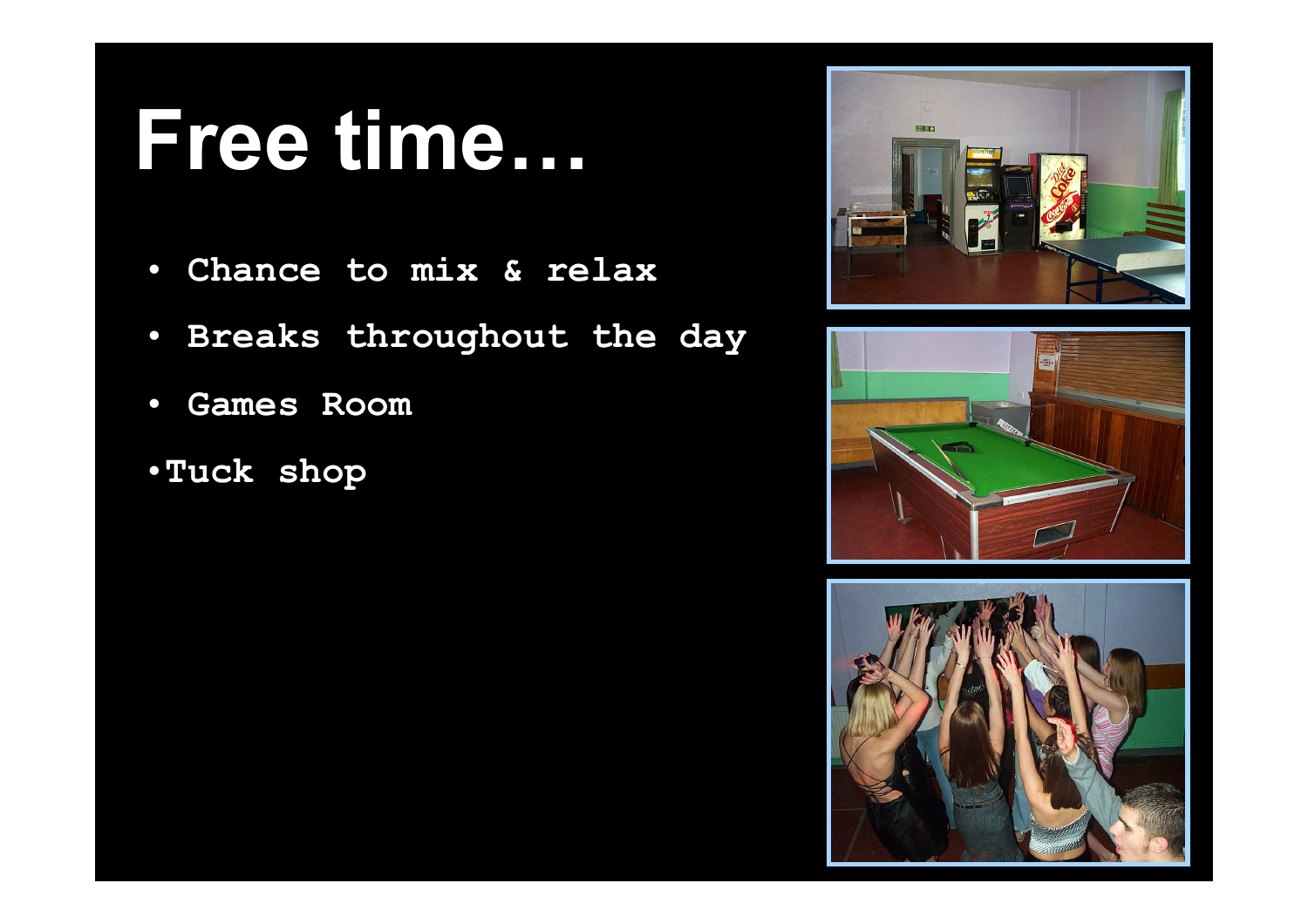### **Bedrooms…**

- • **Cosy rooms, properly ….furnished etc…**
- • **Mainly rooms for 2**
- • **Bedding etc provided**
- •**Shower and**  toilet cubicles
- • **please bring flip flops & dressing gowns**
- •**Roomings will be sorted before the Christmas break**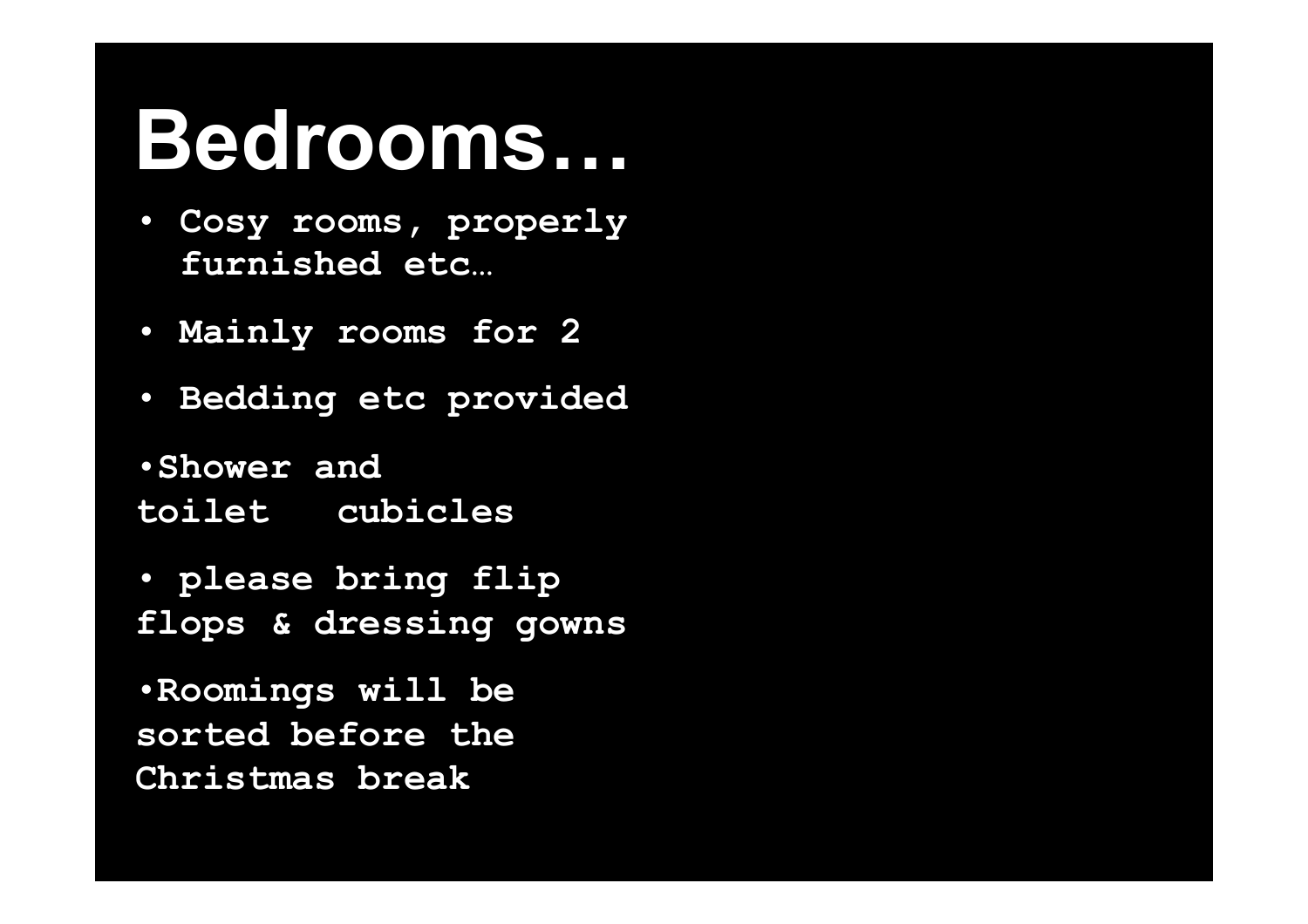## **Need to Bring…**

- Sleeping bag
- Pillowcase
- Towel
- A VERY small amount of money for the tuck shop.
- Besides a couple of changes of day to day clothes you will need outdoor clothes for walking – **waterproof**,
- **sturdy shoes, boots or wellies** and trousers that you don't mind getting a bit muddy
- Shoes for wearing indoors particularly if your walking shoes get bit muddy or wet
- Musical instrument if you play one useful in your free time and in joining in the music sessions and liturgies

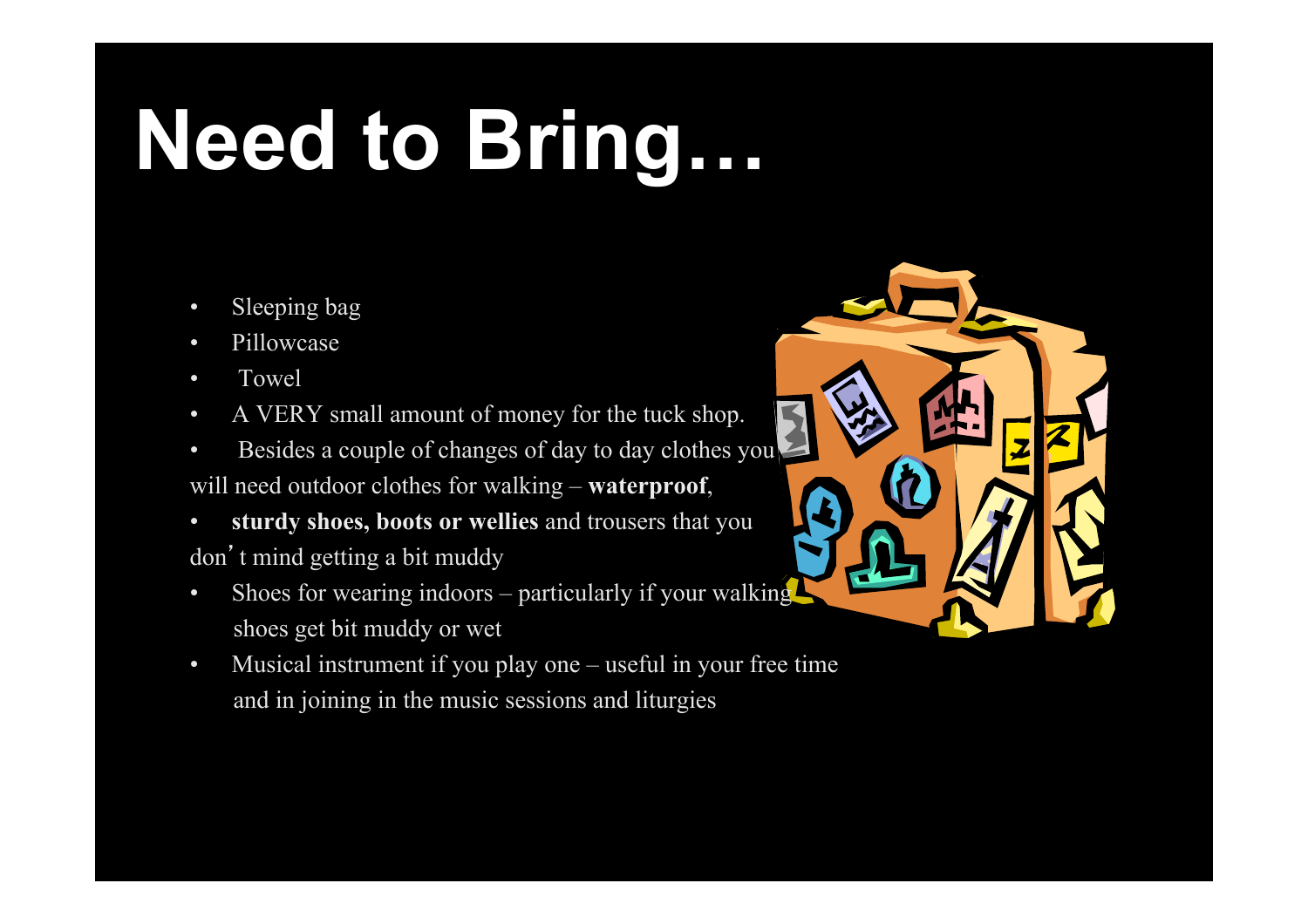#### Not to bring…

- Mobile phone or any other technology
- Hair straighteners / Hair curlers (Sorry, these are a fire risk!)
- Chewing and bubble gum.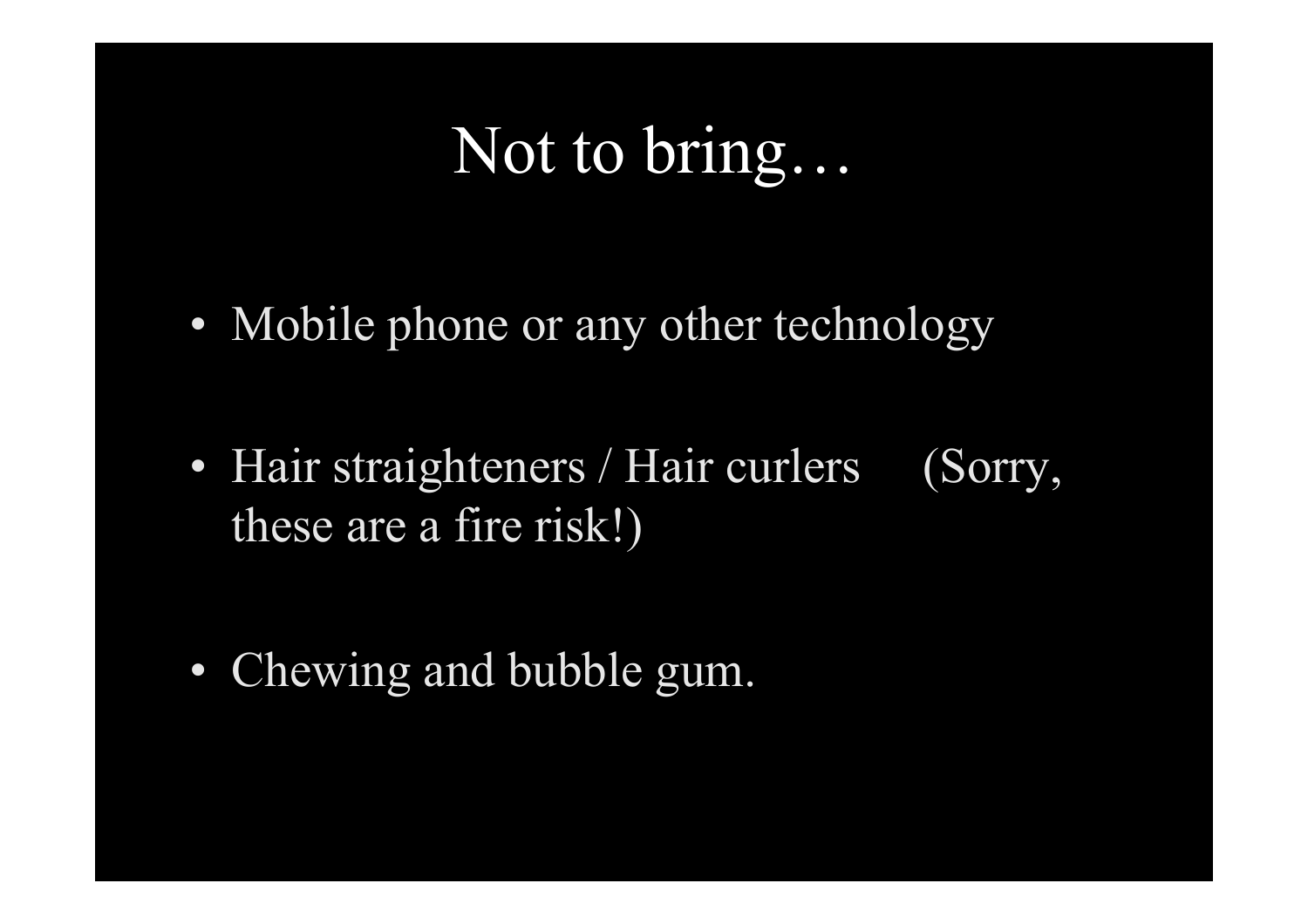# **Logistics**

- **No more payments due.**
- **Day of departure (Wednesday 9th Jan): The coach will leave school at 9.30am. Students should come in at the normal time and report to the chapel.**
- **Day of return (Friday 11th Jan) arrive back at School approximately 2.45pm and will be free to go home.**
- **Own clothes.**
- **Emergency Contact Number will be shared by text message the day before we depart.**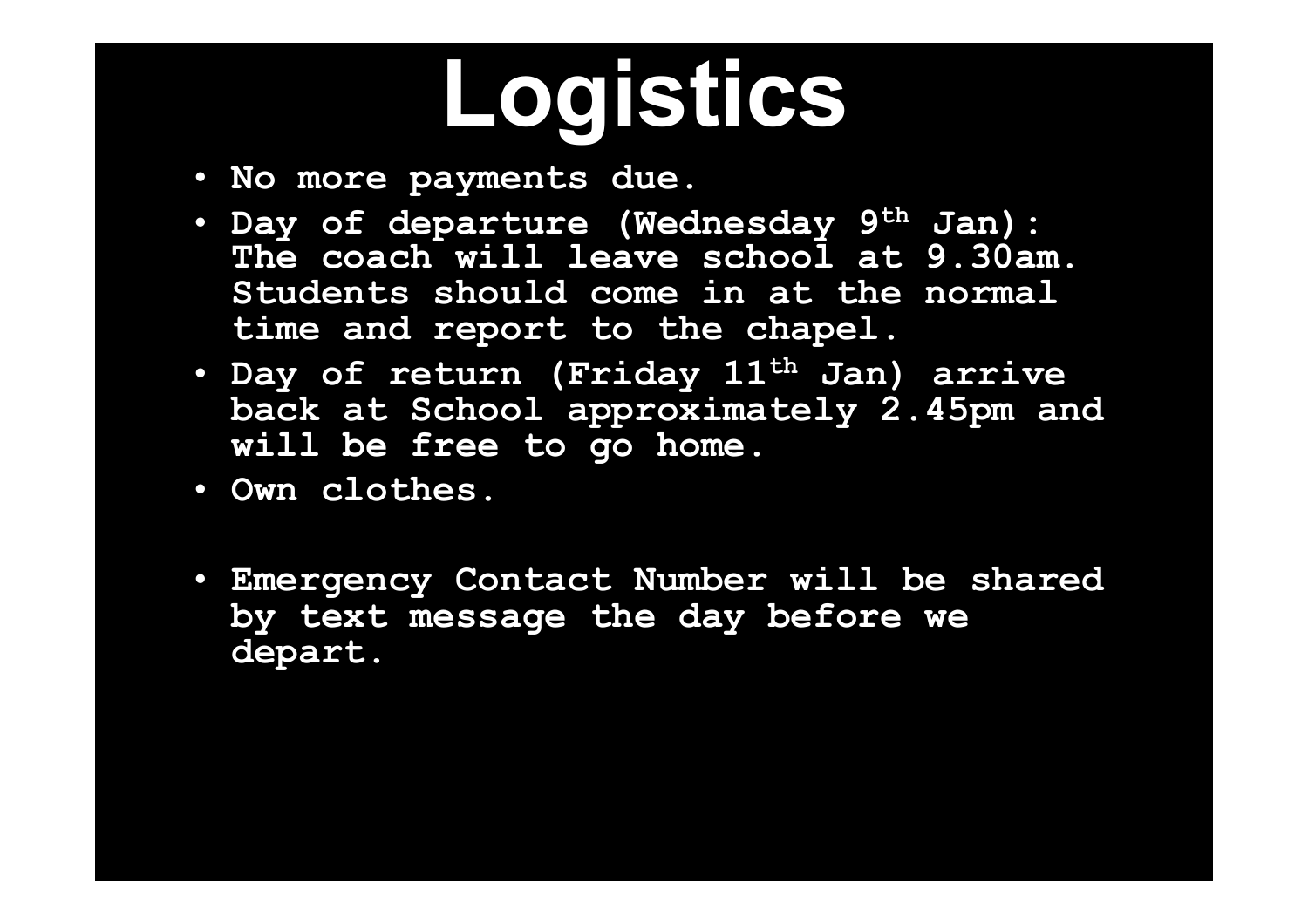#### Expectations

We expect you to show excellent manners at all times.

WE WILL NOT TOLERATE ANYONE TALKING WHEN A MEMBER OF STAFF FROM SCHOOL OR SAVIO HOUSE IS TALKING TO THE GROUP.